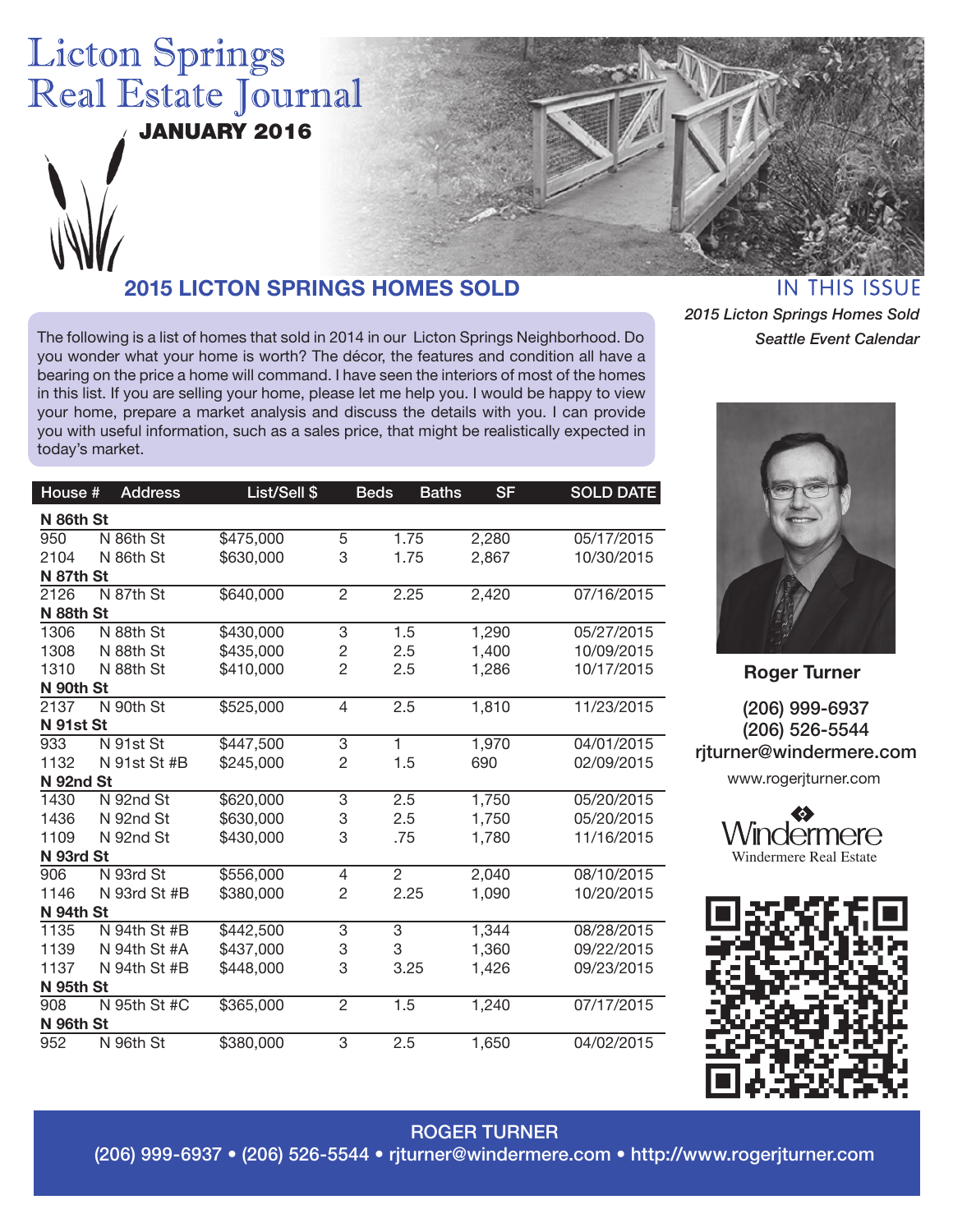# **SEATTLE CALENDAR**

### THE GREAT SEATTLE RV SHOW

### FEBRUARY 11 - 14, 2016 Century Link Field

#### ASK THE TECHNICIAN

Learn more about the technical side of RVing from winterizing to water heaters. A fully equipped RV will be on display serving as your classroom. For those looking for an in depth learning experience, you'll want to attend the hourly workshops presented by appliance manufacturers and suppliers.

#### RV WALK-THROUGH: EVERYTHING YOU NEED TO KNOW

If you are a total RV novice, sign up for the "RV Walk Through, Everything You Need to Know" where you will be walked through the operational systems of an RV. After spending an hour with our wellseasoned RV professional, you'll feel confident in your ability to operate your own home on the road. Walk-throughs occur hourly from noon to 5pm and are free with show admission.

# SEATTLE BOAT SHOW JAN 29 - FEB 6, 2016 CENTURY LINK FIELD

The Seattle Boat Show, Indoors + Afloat, is the West Coast's Largest Boat Show featuring more than 1,000 recreational watercrafts, from stand-up paddleboards to superyachts and everything in between! Plus, check out more than three acres of accessories, over 200 free boating and fishing seminars seminars and the latest accessories indoors at CenturyLink Field, plus afloat on South Lake Union.

For the 2016 show there will be more than 200 free seminars on everything

|                      | House # Address        | List/Sell \$ |                | Beds Baths SF  |       | <b>SOLD DATE</b> |
|----------------------|------------------------|--------------|----------------|----------------|-------|------------------|
| N 97th St            |                        |              |                |                |       |                  |
| 931B                 | N 97th St              | \$375,000    | 3              | 2.5            | 1,440 | 02/04/2015       |
| 935                  | N 97th St #B           | \$415,000    | 3              | 2.5            | 1,440 | 06/22/2015       |
| 940                  | N 97th St              | \$519,500    | 3              | 2.25           | 1,610 | 07/14/2015       |
| 935                  | N 97th St #C           | \$400,000    | 3              | 2.25           | 1,250 | 09/08/2015       |
|                      | N 97th St              |              |                | 2.25           | 1,610 | 09/16/2015       |
| 944                  |                        | \$499,950    | 3              |                |       |                  |
| 936                  | N 97th St              | \$520,000    | 3              | 2.25           | 1,610 | 09/22/2015       |
| 932                  | N 97th St              | \$506,000    | 3              | 2.25           | 1,610 | 09/28/2015       |
| 933                  | N 97th St #A           | \$408,538    | 3              | 2.25           | 1,280 | 10/15/2015       |
| 934                  | N 97th St              | \$519,500    | 3              | 2.25           | 1,610 | 10/27/2015       |
| <b>N 100th St</b>    |                        |              |                |                |       |                  |
| 1324                 | N 100th St             | \$725,000    | 4              | 2.5            | 2,800 | 02/09/2015       |
| 923                  | N 100th St             | \$352,000    | 3              | $\overline{c}$ | 1,270 | 07/10/2015       |
| <b>N 101st St</b>    |                        |              |                |                |       |                  |
| 927                  | N 101st St             | \$380,000    | 4              | 1.5            | 1,860 | 06/17/2015       |
| <b>N 102nd St</b>    |                        |              |                |                |       |                  |
| 926                  | N 102nd St             | \$475,000    | 3              | 1.75           | 1,660 | 07/05/2015       |
| 946                  | N 102nd St             | \$400,000    | 3              | 1.5            | 1,970 | 08/31/2015       |
| <b>N 105th St</b>    |                        |              |                |                |       |                  |
| 1725                 | N 105th St             | \$494,000    | 4              | 1.75           | 2,010 | 08/31/2015       |
| <b>N 107th St</b>    |                        |              |                |                |       |                  |
| 1724                 | N 107th St             | \$475,000    | 3              | $\mathbf{1}$   | 1,340 | 08/04/2015       |
|                      | <b>Ashworth Ave N</b>  |              |                |                |       |                  |
| 8510                 | Ashworth Ave N         | \$745,000    | 4              | $\overline{c}$ | 2,290 | 05/07/2015       |
| 8805                 | Ashworth Ave N         | \$657,500    | 3              | 2.5            | 2,150 | 08/14/2015       |
| 8812                 | Ashworth Ave N         | \$630,000    | 3              | 1.75           | 1,700 | 05/27/2015       |
| 9220                 | Ashworth Ave N         | \$330,000    | $\mathbf{2}$   | 1.5            | 940   | 05/20/2015       |
| 9224                 | Ashworth Ave N         | \$327,200    | $\mathbf{2}$   | 1.5            | 940   | 10/28/2015       |
| 9225                 | Ashworth Ave N #A      | \$425,000    | 3              | 2.5            | 1,450 | 09/20/2015       |
| 9523                 | Ashworth Ave N #D      | \$427,000    | 2              | 2.5            | 1,240 | 10/21/2015       |
| 10025                | Ashworth Ave N         | \$391,000    | 2              | 1              | 1,440 | 07/22/2015       |
| 10050                | Ashworth Ave N         | \$420,000    | $\overline{c}$ | 1              | 830   | 05/28/2015       |
|                      |                        |              |                |                |       |                  |
| 10058                | Ashworth Ave N         | \$415,000    | 3              | 1.75           | 2,538 | 06/30/2015       |
| 10545                | Ashworth Ave N         | \$561,000    | 3              | 1.75           | 2,030 | 11/13/2015       |
| 10745                | Ashworth Ave N         | \$549,150    | 4              | 2.75           | 2,400 | 06/25/2015       |
| <b>Burke Ave N</b>   |                        |              |                |                |       |                  |
| 8542                 | <b>Burke Ave N</b>     | \$537,500    | 4              | $\overline{2}$ | 1,900 | 10/09/2015       |
| 9015                 | Burke Ave N            | \$475,000    | 2              | 1.75           | 1,170 | 11/12/2015       |
| 9055                 | Burke Ave N            | \$446,000    | 3              | $\overline{c}$ | 1,420 | 06/02/2015       |
| <b>Corliss Ave N</b> |                        |              |                |                |       |                  |
| 8701                 | Corliss Ave N          | \$405,500    | 2              | $\mathbf{1}$   | 1,170 | 08/19/2015       |
|                      | <b>Densmore Ave N</b>  |              |                |                |       |                  |
| 8522                 | Densmore Ave N         | \$532,000    | $\overline{c}$ | $\mathbf{1}$   | 1,010 | 12/10/2015       |
| 8526                 | Densmore Ave N         | \$550,000    | 3              | 2.5            | 2,700 | 12/10/2015       |
| 8849                 | Densmore Ave N         | \$912,000    | 4              | 2.75           | 2,338 | 06/02/2015       |
| 8552                 | Densmore Ave N         | \$990,000    | 4              | 4.25           | 3,740 | 04/28/2015       |
| 9214                 | Densmore Ave N #A      | \$441,100    | 2              | 2.5            | 1,300 | 07/20/2015       |
| 9728                 | Densmore Ave N         | \$379,000    | 2              |                | 1,450 | 06/02/2015       |
| 10012                | Densmore Ave N         | \$864,000    | 4              | 3.25           | 3,401 | 01/28/2015       |
| 10735                | Densmore Ave N         | \$332,000    | 2              |                | 2,140 | 01/05/2015       |
|                      |                        |              |                |                |       |                  |
| 10736                | Densmore Ave N         | \$480,000    | 4              | 1.75           | 1,840 | 05/04/2015       |
| 10746                | Densmore Ave N         | \$427,500    | 2              | 1.75           | 1,628 | 07/01/2015       |
|                      | <b>Interlake Ave N</b> |              |                |                |       |                  |
| 8825                 | Interlake Ave N        | \$465,000    | 3              | 2.5            | 1,530 | 07/21/2015       |
| 9202                 | Interlake Ave N #A     | \$465,000    | 3              | 2.5            | 1,570 | 07/25/2015       |
| 9212                 | Interlake Ave N #B     | \$375,000    | 3              | 2              | 1,290 | 05/06/2015       |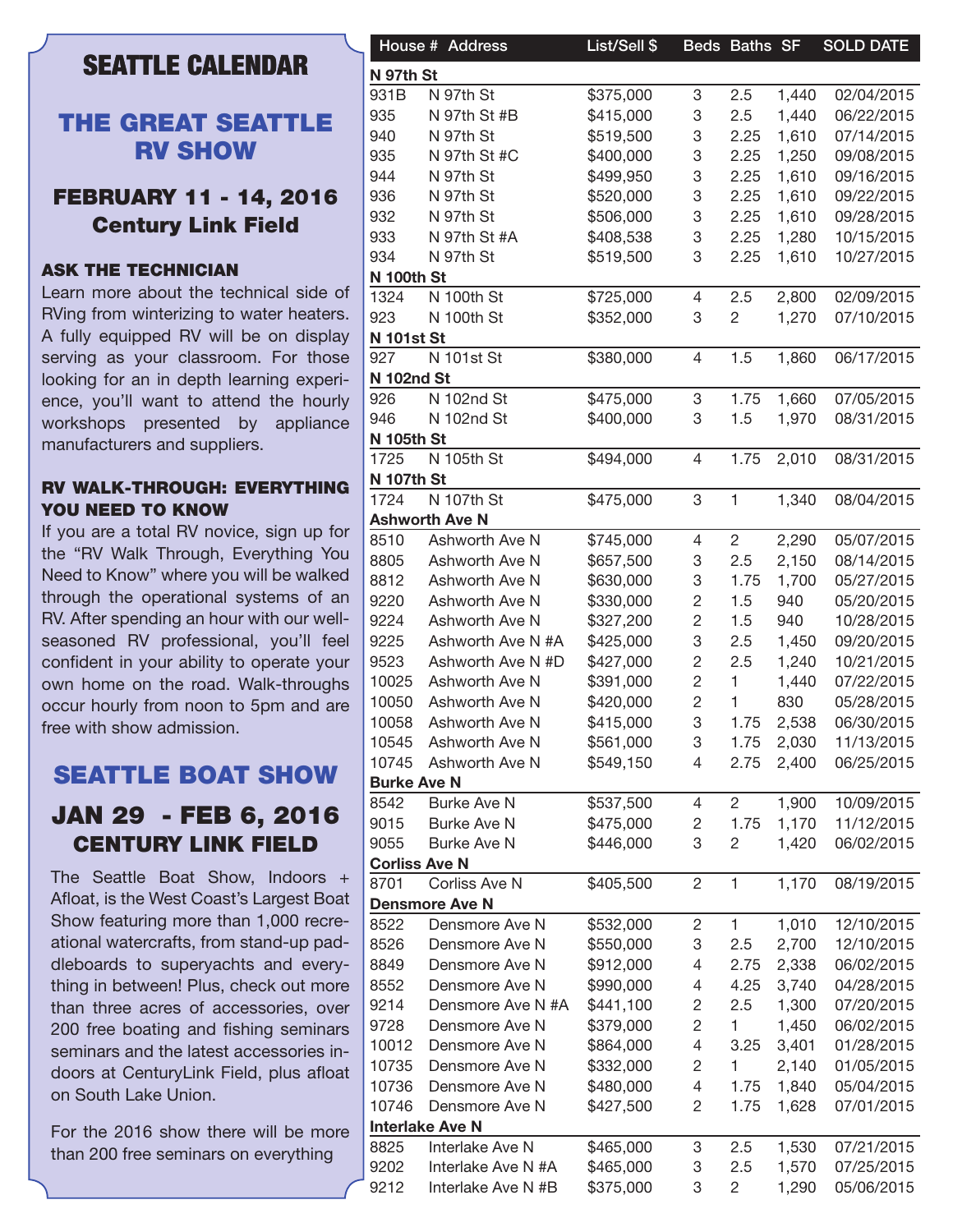|                      | House # Address              | List/Sell \$ | <b>Beds</b>    | <b>Baths</b>   | <b>SF</b> | <b>SOLD DATE</b> |
|----------------------|------------------------------|--------------|----------------|----------------|-----------|------------------|
| 9236                 | Interlake Ave N #A           | \$365,000    | 3              | 3              |           | 1,430 08/20/2015 |
| 9242                 | Interlake Ave N #A           | \$280,000    | $\overline{c}$ | 1.5            | 800       | 03/03/2015       |
| 9246                 | Interlake Ave N #A           | \$390,000    | $\overline{c}$ | 1.5            |           | 1,217 10/26/2015 |
| 9246                 | Interlake Ave N #C \$326,000 |              | $\overline{c}$ | 1.5            |           | 1,030 04/09/2015 |
| 9507                 | Interlake N                  | \$399,950    | $\overline{c}$ | 1.75           | 1,100     | 02/27/2015       |
| 9508                 | Interlake Ave N #A           | \$440,000    | $\overline{c}$ | 2.5            | 1,360     | 10/26/2015       |
| 9509                 | Interlake Ave N              | \$399,950    | $\overline{c}$ | 1.75           | 1,100     | 03/27/2015       |
| 9511                 | Interlake Ave N              | \$415,000    | $\overline{c}$ | 1.75           | 1,100     | 03/27/2015       |
| 9513                 | Interlake N                  | \$415,000    | 2              | 1.75           | 1,100     | 03/14/2015       |
| 10728                | Interlake Ave                | \$379,950    | 3              | 1.75           | 1,790     | 08/12/2015       |
| 10732                | Interlake Ave N              | \$552,500    | 4              | 1.75           | 1,780     | 10/08/2015       |
| <b>Linden Ave N</b>  |                              |              |                |                |           |                  |
| 9406                 | Linden Ave N #A              | \$285,000    | $\overline{c}$ | 1.             | 800       | 07/31/2015       |
| 9410                 | Linden Ave N #B              | \$333,000    | $\sqrt{2}$     | 1.5            |           | 06/12/2015       |
| 9716                 | Linden Ave N                 | \$807,000    | 3              | 2.5            | 2,988     | 09/21/2015       |
|                      | <b>Meriidian Ave N</b>       |              |                |                |           |                  |
| 8525                 | Meridian Ave N               | \$577,000    | 3              | 1.75           | 1,880     | 05/15/2015       |
| 9020                 | Meridian Ave N               | \$613,000    | 3              | 2.25           | 2,190     | 10/19/2015       |
| <b>Midvale Ave N</b> |                              |              |                |                |           |                  |
| 8552                 | Midvale Ave N #A             | \$484,500    | 3              | 2.5            | 1,510     | 07/07/2015       |
| 8814                 | Midvale Ave N #C             | \$410,000    | 3              | 2              | 1,354     | 06/25/2015       |
| 8814                 | Midvale Ave N #D             | \$380,500    | 3              | 2              | 1,281     | 03/20/2015       |
| 8830                 | Midvale Ave N #A             | \$401,000    | 3              | $\overline{c}$ | 1,270     | 03/30/2015       |
| 10346                | Midvale Ave N                | \$228,000    | $\overline{c}$ | 1              | 650       | 04/07/2015       |
| 10537                | Midvale Ave N                | \$280,000    | $\overline{c}$ | 2.25           | 1,050     | 09/30/2015       |
| 10544                | Midvale Ave N #C             | \$395,650    | 3              | 2.5            | 1,600     | 11/30/2015       |
| 10546                | Midvale Ave N #A             | \$384,275    | 3              | 2.5            | 1,600     | 09/16/2015       |
| 10546                | Midvale Ave N #C             | \$350,000    | 2              | 2.25           | 1,280     | 05/22/2015       |
| <b>Nesbit Ave N</b>  |                              |              |                |                |           |                  |
| 8504                 | Nesbit Ave N                 | \$401,200    | 3              | 2.25           | 1,424     | 08/19/2015       |
|                      | N Northgate Wy               |              |                |                |           |                  |
| 1238                 | N Northgate Wy               | \$360,000    | 3              | 1.75           | 1,340     | 02/13/2015       |
| 1242                 | N Northgate Wy #26           | \$369,950    | $\overline{c}$ | 2.25           | 1,370     | 05/14/2015       |
| 1409                 | N Northgate Wy #A \$325,000  |              | 3              | 1.75           | 1,160     | 07/02/2015       |
| 1605                 | N Northgate Wy               | \$322,000    | 2              | 1              | 1,580     | 03/04/2015       |
| 1758                 | N Northgate Wy               | \$305,000    | 3              | 2.25           | 1,260     | 04/03/2015       |
| <b>Northgate Wy</b>  |                              |              |                |                |           |                  |
| 1766                 | Northgate Wy                 | \$289,000    | $\overline{2}$ | 1.5            | 1,330     | 10/07/2015       |
| <b>Stone Ave N</b>   |                              |              |                |                |           |                  |
|                      | 8511A Stone Ave N            | \$485,000    | 3              | 2.25           | 1,480     | 12/11/2015       |
|                      | 8511B Stone Ave N            | \$436,000    | 3              | 2.25           | 1,480     | 03/04/2015       |
| 8513                 | Stone Ave N #A               | \$399,000    | 2              | 1.5            | 1,260     | 07/27/2015       |
| 8513                 | Stone Ave N #B               | \$474,000    | 3              | 2.25           | 1,418     | 09/28/2015       |
| 8534                 | Stone Ave N #A               | \$450,000    | 3              | 3              | 1,260     | 12/08/2015       |
| 8543                 | Stone Ave N                  | \$370,000    | 3              | 2.25           | 1,310     | 01/31/2015       |
| 8545                 | Stone Ave N #A               | \$460,000    | 3              | 2.25           | 1,370     | 06/05/2015       |
| 8545                 | Stone Ave N #B               | \$441,000    | 3              | 2.25           | 1,400     | 11/05/2015       |
| 8845                 | Stone Ave N                  | \$517,000    | 3              | 2.5            | 1,690     | 10/09/2015       |
| 8549                 | Stone Ave N #B               | \$435,000    | 3              | 3              | 1,306     | 06/05/2015       |
| 9216                 | Stone Ave N #A               | \$470,000    | 3              | 2.5            | 1,710     | 10/17/2015       |
| 9310                 | Stone Ave N #B               | \$313,000    | 2              | 1.5            | 870       | 01/20/2015       |
| 10026                | Stone Ave N                  | \$458,000    | 3              | 1.75           | 1,400     | 10/14/2015       |
| 10322                | Stone Ave N                  | \$355,000    | 3              | 1              | 1,210     | 01/21/2015       |
| 10341                | Stone Ave N                  | \$575,000    | 5              | 3.75           | 2,330     | 11/18/2015       |
| 10720                | Stone Ave N                  | \$380,000    | 4              | 1.75           | 2,000     | 05/18/2015       |
|                      | 10740 Stone Ave N #B         | \$265,000    | 2              | 1.5            | 1,120     | 02/27/2015       |

from cruising to Alaska to diesel engine maintenance, and advanced seminars for a fee through Boat Show University. Specifically on the fishing stage, there will be nearly 60 free fishing and crabbing seminars by the Pacific Northwest's premier fishing experts. From Lake Washington's smorgasbord of freshwater species, to tuna off Washington's coast including a blitz of the most knowledgeable salmon fishing presenters ever assembled, anglers will hear from the best of the best.

## NORTHWEST FLOWER & GARDEN **SHOW**

# February 17 - 21, 2016 Washington State Convention Center

The Northwest Flower & Garden Show has been heralding the start of spring since 1989, as gardening enthusiasts from around the Northwest flock to this annual celebration held in the beautiful Washington State Convention Center for five magical days.

Your gardening desires will blossom when you gaze at the spectacular Show Gardens created by the most respected garden designers and landscapers of the region. Our full acre of show gardens are brimming with ideas that will inspire your garden projects. No matter your style or needs, you'll find inspiration for outdoor living, edible gardening, sustainability, and more.

If you're looking for something to jazz up a small urban space, our colorful City Living and Floral Competition features will show you how to blend art with functionality.

Our Marketplace with over 300 exhibitors is just the thing for your green thumb as you stock up on the latest tools and accessories for your home and garden. You can buy new plants or unique handcrafted wares, savor delicious specialty foods, or find that special piece of furniture or art to grace your garden.